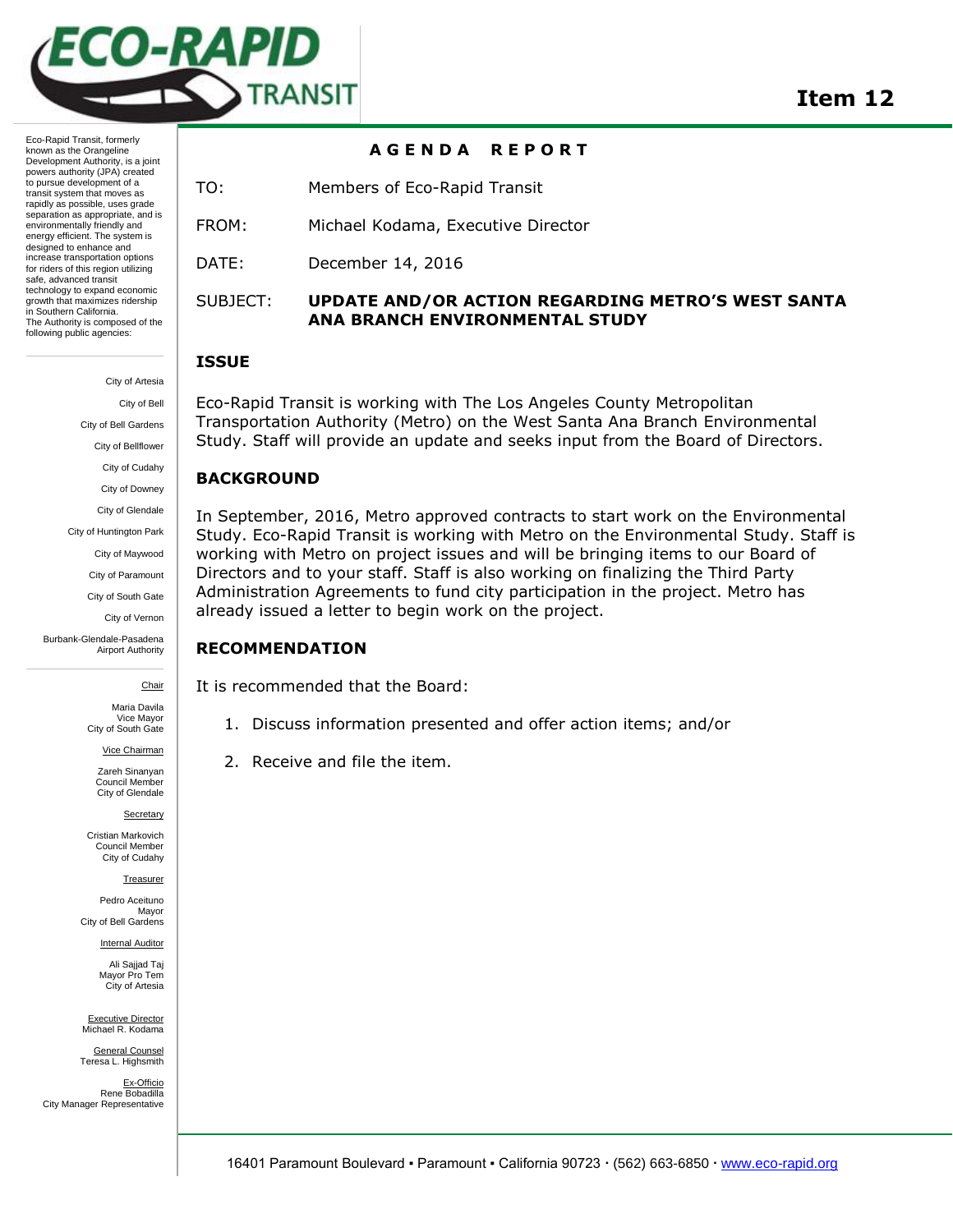**Los Angeles County** Metropolitan Transportation Authority

September 22, 2016

**Metro** 

News

Dave Sotero/Joni Goheen Metro Media Relations 213.922.3007/213.922.6931 metro.net/press/pressroom mediarelations@metro.net FOR IMMEDIATE RELEASE

# Latest Measure R Transit Project Moving Forward Metro Set to Begin Environmental Clearance Process for West Santa Ana Branch Rail Line

Connecting southeast L.A. County to the regional transit system moved one step closer to reality today when the Los Angeles County Metropolitan Transportation Authority (Metro) Board approved contracts to proceed with environmental work and community outreach for the West Santa Ana Branch Transit Corridor project to connect L.A. Union Station and Artesia via a new rail line.

The Board approved contracts with Parsons Brinkerhoff, Inc. to complete the environmental clearance for the project and a contract with Arrellano Associates, LLC for community outreach.

The Board also approved a funding agreement with the Gateway Cities Council of Governments to help the 13 cities along the project corridor participate in the study. The effort will be led by the Eco-Rapid Transit Joint Powers Authority, which was created to study rail transit in the corridor. The West Santa Ana Branch Transit Corridor travels through the cities of Artesia, Bell, Bellflower, Bell Gardens, Cudahy, Cerritos, Downey, Huntington Park, Lynwood, Los Angeles, Maywood, Paramount, South Gate and Vernon.

During the environmental clearance phase, various rail alignments will be studied between Los Angeles Union Station and a southern terminus in Artesia. The preferred route will ultimately be approved by the Metro Board.

"Connecting southeast L.A. County to the regional transit system is an important part of Metro's broad vision for better regional mobility," said John Fasana, Metro Board Chair and Duarte City Council Member. "But this milestone is particularly good news for the Gateway Cities communities. If Measure M is approved, these communities will receive a new robust light rail line that will provide fast, frequent and reliable transit service they desperately require."

The 20-mile project corridor stretches from Artesia to Los Angeles Union Station. The project is envisioned to use eight miles of an abandoned rail corridor that Metro owns between